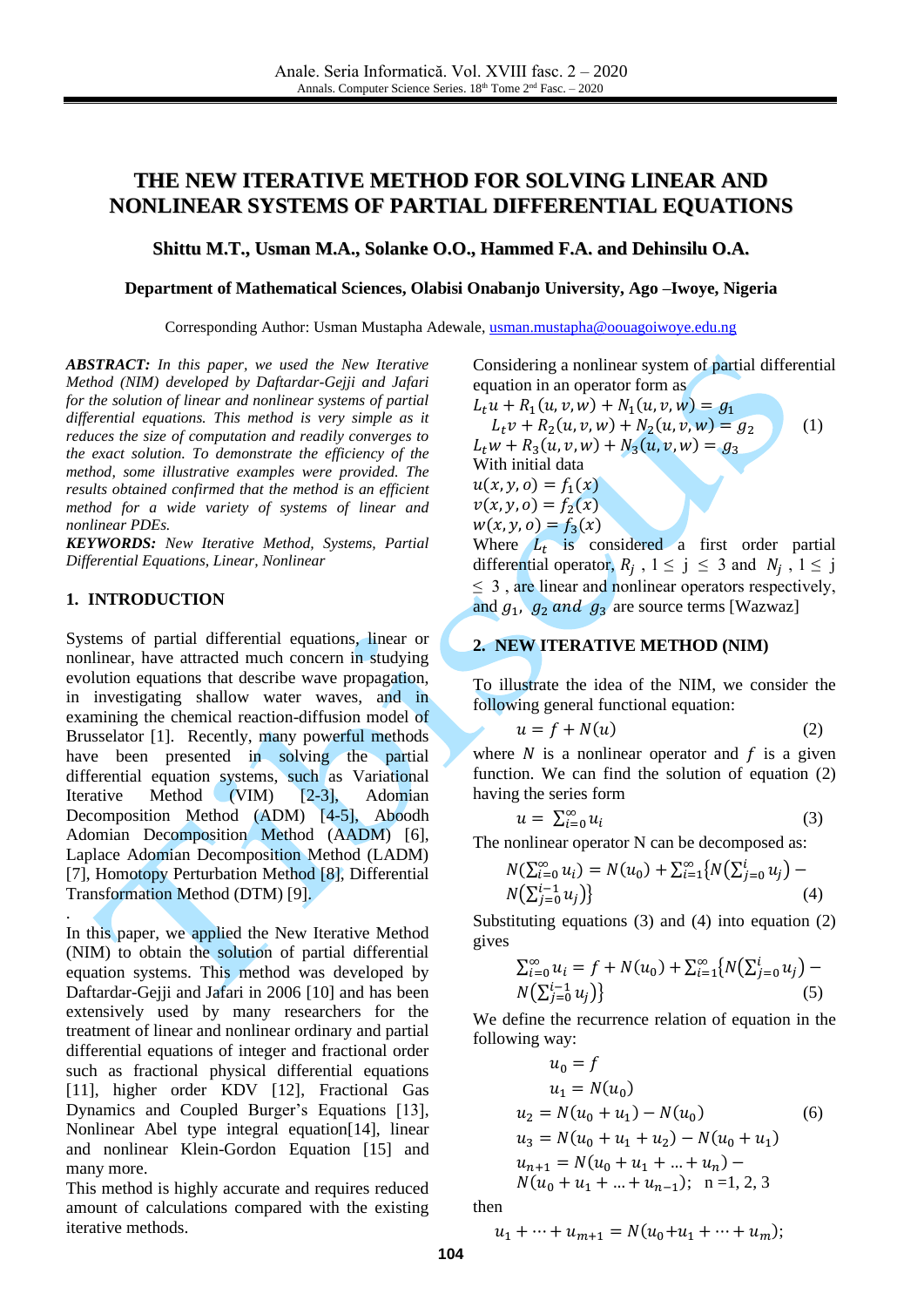$m = 1,2,3$ 

and

$$
\sum_{i=0}^{\infty} u_i = f + N(\sum_{j=0}^{\infty} u_j)
$$
 (7)

The approximate solution of (2) is given by

$$
u(x,t) = u_0 + u_1 + u_2 + u_3 + \dots \tag{8}
$$

## **3. APPLICATIONS**

In this section, we used the New Iterative Method (NIM) to solve homogeneous and inhomogeneous linear nonlinear system of partial differential equations.

**3.1: The homogeneous linear system of PDE**

Consider the homogeneous linear system

$$
u_t + v_x = 0
$$
  
\n
$$
v_t + u_x = 0
$$
  
\nIC:  $u(x, 0) = e^x$ ,  $v(x, 0) = e^{-x}$  (9)

The exact solutions are:

 $u(x,t) = e^x \text{Cosh } t + e^{-x} \text{Sinh } t$  $v(x,t) = e^{-x} \textit{Cosh } t - e^x \textit{Sinh } t$ 

according to the New Iterative Method (NIM), we have

$$
u(x,t) = f_1 + \int_0^t (-v_x)dt
$$
  
\n
$$
v(x,t) = f_2 + \int_0^t (-u_x)dt
$$
\n(10)

$$
N(u_k) = \int_0^t (-v_{kx})dt
$$
  
\n
$$
N(v_k) = \int_0^t (-u_{kx})dt
$$
\n(12)

from the initial condition, we have  $f_1 = u_0 = e^x$  and  $f_2 = v_0 = e^{-x}$ 

using (12), When  $k = 0$ ,

$$
N(u_0) = u_1 = \int_0^t (-v_{0x})dt
$$
  
\n
$$
= \int_0^t -e^{-x} dt = \int_0^t e^{-x} dt = te^{-x}
$$
  
\n
$$
N(v_0) = v_1 = \int_0^t (-v_{0x})dt
$$
  
\n
$$
= \int_0^t -e^{x} dt = \int_0^t e^{-x} dt = -te^{x}
$$
  
\n
$$
u_1 = te^{-x}
$$
  
\n
$$
v_1 = -te^{x}
$$
  
\n
$$
u_2 = N(u_0 + u_1) - N(u_0)
$$
  
\n
$$
u_2 = \frac{t^2}{2}e^{x}
$$
  
\n
$$
v_2 = N(v_0 + v_1) - N(v_0)
$$
  
\n
$$
v_2 = \frac{t^2}{2}e^{-x}
$$

Accordingly, we obtain the successive approximations:

$$
u_0 = e^x, v_0 = e^{-x}
$$
  
\n
$$
u_1 = te^{-x}, v_1 = -te^x
$$
  
\n
$$
u_2 = \frac{t^2}{2!}e^x, v_2 = \frac{t^2}{2!}e^{-x}
$$
  
\n
$$
u_3 = \frac{t^2}{3!}e^{-x}, v_3 = -\frac{t^2}{3!}e^x
$$
\n(13)

Therefore the solution is as follows

$$
u(x,t) = \sum_{n=1}^{\infty} u_n = e^x + te^{-x} + \frac{t^2}{2!}e^x + \frac{t^2}{3!}e^{-x} + \cdots
$$
  
\n
$$
v(x,t) = \sum_{n=1}^{\infty} v_n = e^{-x} - te^x + \frac{t^2}{2!}e^{-x} - \frac{t^2}{3!}e^x + \cdots
$$
  
\n
$$
u(x,t) = e^x \left(1 + \frac{t^2}{2!} + \frac{t^4}{4!} + \cdots\right)
$$
  
\n
$$
+ e^{-x} \left(t + \frac{t^2}{3!} + \frac{t^5}{5!} + \cdots\right)
$$
  
\n
$$
v(x,t) = e^{-x} \left(1 + \frac{t^2}{2!} + \frac{t^4}{4!} + \cdots\right)
$$
  
\n
$$
-e^x \left(1 + \frac{t^2}{3!} + \frac{t^5}{5!} + \cdots\right)
$$
  
\nWe know that the Taylor series of:

e know that the Taylor series of:  
\n
$$
Cosh t = 1 + \frac{t^2}{2!} + \frac{t^4}{4!} + \cdots
$$
 and  
\n
$$
Sinh t = 1 + \frac{t^2}{3!} + \frac{t^5}{5!} + \cdots
$$

Therefore, the exact solutions are:

$$
u(x,t) = exCosh t + e-xSinh t
$$
  

$$
v(x,t) = e-xCosh t - exSinh t
$$
 (14)

### **3.2: The inhomogeneous linear system**

Consider the inhomogeneous linear system

$$
u_t - v_x - (u - v) = -2 \n v_t + u_x - (u - v) = -2
$$
\n(15)

IC:  $u(x, 0) = 1 + e^x$ ,  $v(x, 0) = -1 + e^{-x}$ 

The exact solutions are:

$$
u(x,t) = 1 + e^{x+t}
$$
  

$$
v(x,t) = -1 + e^{x-t}
$$

according to the New Iterative Method (NIM), we have

$$
u(x,t) = f_1 + \int_0^t (-2 + v_x + (u - v)) dt \qquad (16)
$$

$$
v(x,t) = f_2 + \int_0^t (-2 - u_x + (u - v)) dt \qquad (17)
$$
  

$$
N(u_k) = \int_0^t (-2 + v_{kx} + (u_k - v_k)) dt
$$

$$
N(v_k) = \int_0^t (-2 - u_{kx} + (u_k - v_k)) dt
$$
 (18)

from the initial condition, we have  $f_1 = u_0 = 1 + e^x$  and  $f_2 = v_0 = -1 + e^{-x}$ using (18), When  $k = 0$ ,

$$
N(u_0) = u_1 = \int_0^t (-2 + v_{0x} + (u_0 - v_0)) dt
$$
  
=  $\int_0^t -2 + e^x + 2 dt = \int_0^t e^x dt = te^x$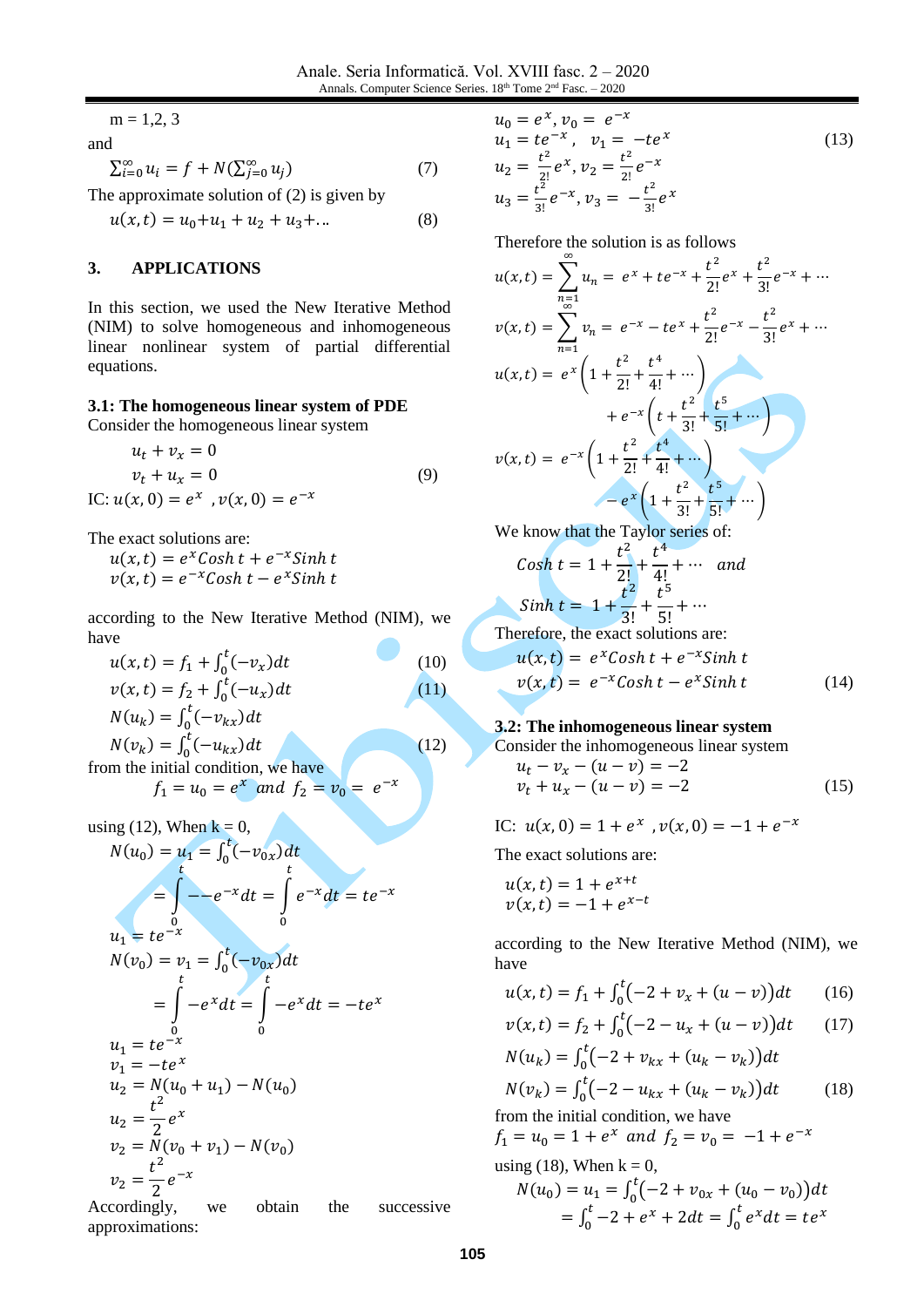$$
u_1 = te^x
$$
  
\n
$$
N(v_0) = v_1 = \int_0^t (-2 - u_{0x} + (u_0 - v_0)) dt =
$$
  
\n
$$
\int_0^t -e^x dt = -te^x
$$
  
\n
$$
v_1 = -te^x
$$
  
\n
$$
u_2 = N(u_0 + u_1) - N(u_0)
$$
  
\n
$$
u_2 = \frac{t^2}{2!}e^x
$$
  
\n
$$
v_2 = N(v_0 + v_1) - N(v_0)
$$
  
\n
$$
v_2 = \frac{t^2}{2!}e^x
$$

Accordingly, we obtain the successive approximations:

$$
u_0 = 1 + e^x
$$
  
\n
$$
v_0 = -1 + e^x
$$
  
\n
$$
u_1 = te^x
$$
  
\n
$$
v_1 = -te^x
$$
  
\n
$$
u_2 = \frac{t^2}{2!}e^x
$$
  
\n
$$
v_2 = \frac{t^2}{2!}e^x
$$
  
\n
$$
u_3 = \frac{t^2}{3!}e^x
$$
  
\n
$$
v_3 = -\frac{t^2}{3!}e^x
$$
  
\n(19)

Therefore the solution is as follows

$$
u(x,t) = \sum_{\substack{n=1 \ n \text{odd}}}^{\infty} u_n = 1 + e^x \left( 1 + t + \frac{t^2}{2!} + \frac{t^2}{3!} + \cdots \right)
$$
  

$$
v(x,t) = \sum_{n=1}^{\infty} v_n = -1 + e^x \left( 1 - t + \frac{t^2}{2!} - \frac{t^2}{3!} + \cdots \right)
$$

We know that the Taylor series of:

$$
e^{t} = 1 + t + \frac{t^{2}}{2!} + \frac{t^{2}}{3!} + \cdots \quad and \quad e^{-t}
$$
  
= 1 - t +  $\frac{t^{2}}{2!} - \frac{t^{2}}{3!} + \cdots$   
Therefore, the exact solutions are:

$$
u(x,t) = 1 + e^x \cdot e^t = 1 + e^{x+t}
$$
  
\n
$$
v(x,t) = -1 + e^x \cdot e^{-t} = 1 + e^{x-t}
$$
 (20)

### **3.3: The inhomogeneous nonlinear system**

Consider the inhomogeneous nonlinear system

$$
u_t + vu_x + u = 1
$$
  

$$
v_t - uv_x - v = 1
$$
 (21)

IC:  $u(x, 0) = e^x$ ,  $v(x, 0) = e^{-x}$ The exact solutions are:

$$
u(x,t)=e^{x-t}
$$

 $v(x,t) = e^{-x+t}$ 

according to the New Iterative Method (NIM), we have

$$
u(x, t) = f_1 + \int_0^t (1 - vu_x - u) dt
$$
  

$$
v(x, t) = f_2 + \int_0^t (1 + uv_x + v) dt
$$
  

$$
N(u_k) = \int_0^t (1 - v_k u_{kx} - u_k) dt
$$
 and

$$
N(v_k) = \int_0^t (1 + u_k v_{kx} + v_k) dt
$$
 (22)

from the initial condition, we have

$$
f_1 = u_0 = e^x \text{ and } f_2 = v_0 = e^{-x}
$$
  
using (22), When k = 0,  

$$
N(u_0) = u_1 = \int_0^t (1 - v_0 u_{0x} - u_0) dt
$$

$$
= \int_0^t 1 - 1 - e^x dt = \int_0^t -e^x dt = -te^x
$$

$$
u_1 = -te^x
$$

$$
N(v_0) = v_1 = \int_0^t (1 + u_0 v_{0x} + v_0) dt =
$$

$$
\int_0^t e^{-x} dt = te^{-x}
$$

$$
v_1 = te^{-x}
$$

$$
u_2 = N(u_0 + u_1) - N(u_0)
$$

$$
u_2 = \frac{t^2}{2!}e^x
$$

$$
v_2 = N(v_0 + v_1) - N(v_0)
$$

$$
v_2 = \frac{t^2}{2!}e^{-x}
$$
Accordingly, we obtain the successive approximations:

$$
u_0 = e^x,
$$
  
\n
$$
v_0 = e^{-x},
$$
  
\n
$$
v_1 = te^{-x}
$$
  
\n
$$
u_2 = \frac{t^2}{2!}e^x
$$
  
\n
$$
u_3 = -\frac{t^2}{3!}e^x
$$
  
\n
$$
v_3 = \frac{t^2}{3!}e^{-x}
$$
  
\n(23)

Therefore the solution is as follows ∞

$$
u(x,t) = \sum_{n=1}^{\infty} u_n = e^x \left( 1 - t + \frac{t^2}{2!} - \frac{t^2}{3!} + \cdots \right)
$$
  

$$
v(x,t) = \sum_{n=1}^{\infty} v_n = e^{-x} \left( 1 + t + \frac{t^2}{2!} + \frac{t^2}{3!} + \cdots \right)
$$

 $n=1$ <br>We know that the Taylor series of:

$$
e^{-t} = 1 - t + \frac{t^2}{2!} - \frac{t^2}{3!} + \cdots \quad \text{and}
$$
\n
$$
e^{+t} = 1 + t + \frac{t^2}{2!} + \frac{t^2}{3!} + \cdots
$$

Therefore, the exact solutions are:

$$
u(x,t) = e^x \cdot e^{-t} = e^{x-t} v(x,t) = e^{-x} \cdot e^t = e^{-x+t}
$$
 (24)

## **3.4: The homogeneous nonlinear system**

Consider the homogeneous nonlinear system  
\n
$$
u_t + u_x v_x + u_y v_y + u = 0
$$
\n
$$
v_t + v_x w_x - v_y w_y - v = 0
$$
\n
$$
w_t + w_x u_x + w_y u_y - w = 0
$$
\n(25)

**106**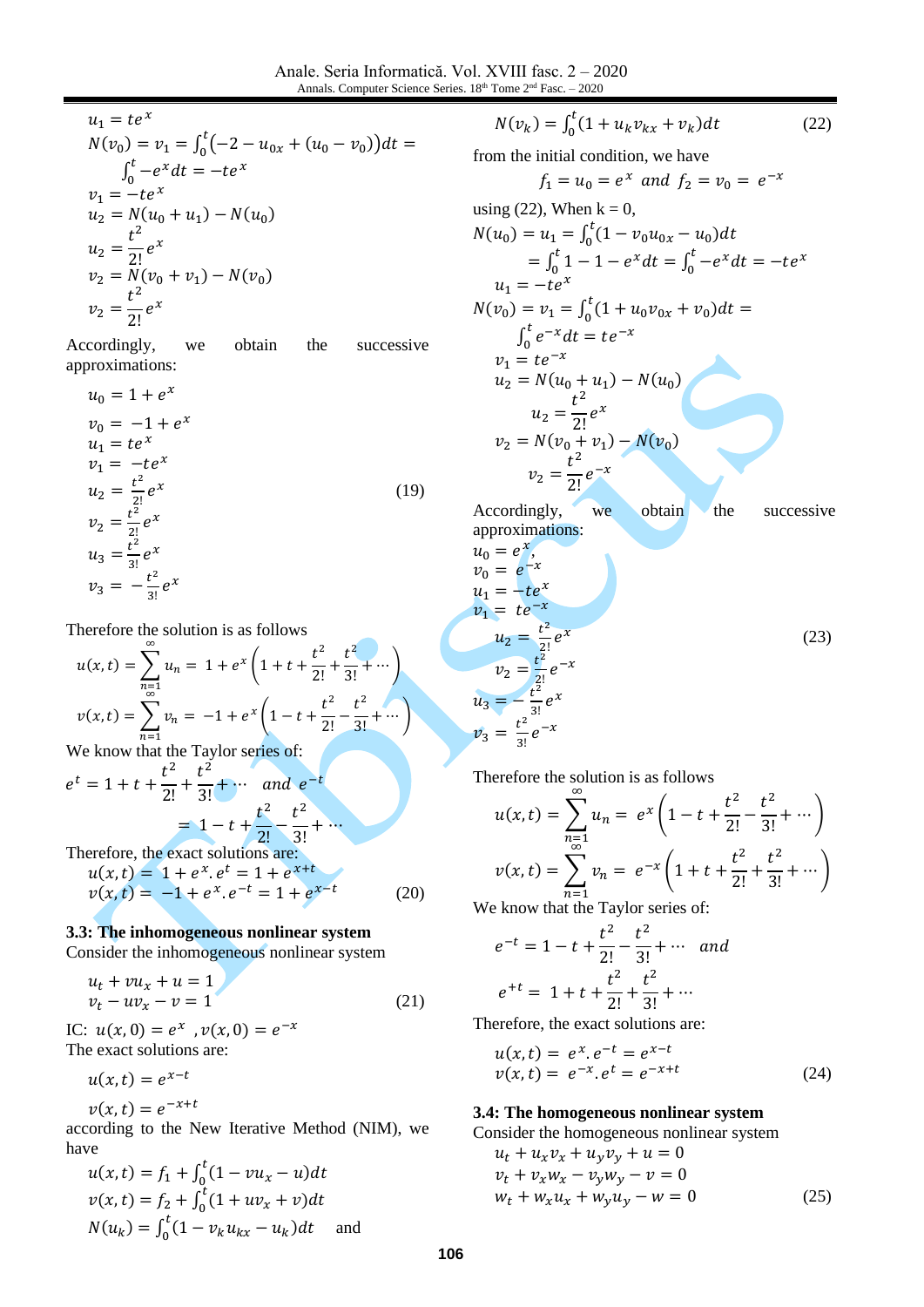IC:  $u(x, y, 0) = e^{x+y}$ ,  $v(x, y, 0) = e^{x-y}$ ,  $w(x, y, 0) = e^{-x+y}$ The exact solutions are:  $u(x, y, t) = e^{x+y-t}$  $v(x, y, t) = e^{x-y+t}$  $w(x, y, t) = e^{-x+y+t}$ 

according to the New Iterative Method (NIM), we have

$$
u(x,t) = f_1 + \int_0^t (-u_x v_x - u_y v_y - u) dt
$$
 (26)

$$
v(x,t) = f_2 + \int_0^t (v_y w_y + v - v_x w_x) dt
$$
 (27)

$$
v(x,t) = f_3 + \int_0^t \left( w - w_x u_x - w_y u_y \right) dt \tag{28}
$$
  
Therefore,

$$
N(u_k) = \int_0^t (-u_{kx}v_{kx} - u_{ky}v_{ky} - u_k)dt
$$
  
\n
$$
N(v_k) = \int_0^t (v_{ky}w_{ky} + v_k - v_{kx}w_{kx})dt
$$
  
\n
$$
N(w_k) = \int_0^t (w_k - w_{kx}u_{kx} - w_{ky}u_{ky})dt
$$
\n(29)

from the initial condition, we have  
\n
$$
f_1 = u_0 = e^{x+y}
$$
,  $f_2 = v_0 = e^{x-y}$   
\nand  $f_3 = w_0 = e^{-x+y}$   
\nusing (29), When k = 0,  
\n $N(u_0) = u_1 = \int_0^t (-u_{0x}v_{0x} - u_{0y}v_{0y} - u_0)dt$   
\n $= \int_0^t -e^{x+y}dt = -te^{x+y}$   
\n $u_1 = -te^{x+y}$   
\n $N(v_0) = v_1 = \int_0^t (v_{0y}w_{0y} + v_0 - v_{0x}w_{0x})dt =$   
\n $\int_0^t e^{x-y}dt$   
\n $v_1 = te^{x-y}$   
\n $N(w_0) = w_1 = \int_0^t (w_0 - w_{0x}u_{0x} - w_{0y}u_{0y})dt =$   
\n $\int_0^t e^{-x+y}dt$   
\n $w_1 = te^{-x+y}$   
\n $u_2 = N(u_0 + u_1) - N(u_0) = \frac{t^2}{2!}e^{x+y}$   
\n $v_2 = N(v_0 + v_1) - N(v_0) = \frac{t^2}{2!}e^{x-y}$   
\n $w_2 = N(w_0 + w_1) - N(w_0) = \frac{t^2}{2!}e^{-x+y}$ 

accordingly, we obtain the successive approximations:

$$
u_0 = e^{x+y}
$$
  
\n
$$
v_0 = e^{x-y}
$$
  
\n
$$
w_0 = e^{-x+y}
$$
  
\n
$$
u_1 = -te^{x+y}
$$
  
\n
$$
v_1 = te^{x-y}
$$
  
\n
$$
w_1 = te^{-x+y}
$$
  
\n
$$
u_2 = \frac{t^2}{2!}e^{x+y}, v_2 = \frac{t^2}{2!}e^{x-y}
$$
  
\n
$$
w_2 = \frac{t^2}{2!}e^{-x+y}
$$
  
\n
$$
u_3 = -\frac{t^2}{3!}e^{x+t}
$$
  
\n
$$
v_3 = \frac{t^2}{3!}e^{x-y}
$$
  
\n(30)

 $w_3 = \frac{t^2}{3!}$  $\frac{a^{2}}{3!}e^{-x+y}$ 

Therefore the solution is as follows

$$
u(x, y, t) = \sum_{\substack{n=1 \ \infty}}^{\infty} u_n = e^{x+y} \left( 1 - t + \frac{t^2}{2!} - \frac{t^2}{3!} + \cdots \right)
$$
  

$$
v(x, y, t) = \sum_{\substack{n=1 \ \infty}}^{\infty} v_n = e^{x-y} \left( 1 + t + \frac{t^2}{2!} + \frac{t^2}{3!} + \cdots \right)
$$
  

$$
w(x, y, t) = \sum_{n=1}^{\infty} v_n = e^{-x+y} \left( 1 + t + \frac{t^2}{2!} + \frac{t^2}{3!} + \cdots \right)
$$

The Taylor series of:

$$
e^{-t} = 1 - t + \frac{t^2}{2!} - \frac{t^2}{3!} + \cdots
$$
 and  

$$
e^{+t} = 1 + t + \frac{t^2}{2!} + \frac{t^2}{3!} + \cdots
$$

therefore, the exact solutions are:

$$
u(x, y, t) = e^{x+y}.e^{-t} = e^{x+y-t}
$$
  
\n
$$
v(x, y, t) = e^{x-y}.e^{t} = e^{x-y+t}
$$
  
\n
$$
w(x, y, t) = e^{-x+y}.e^{t} = e^{-x+y+t}
$$
\n(31)

# **CONCLUSION**

In this work, the New Iterative Method (NIM) is employed for the solution of systems of linear and nonlinear partial differential equations. This method was applied to four examples successfully and the results show that NIM is a powerful and efficient Mathematical tool for solving systems of linear and nonlinear partial differential equations. The method reduces the size of computational work thus the method is powerful and effective and can be utilized to tackle complex situations arising out of real world.

### **REFERENCES**

- [1] **Abdul - Majid Wazwaz** (2009). 'Partial Differential Equations and Solitary Waves Theory' *Higher Education Press, Beijing and Springer-Verlag Berlin Heidelberg.*
- [2] **Abdul-Majid Wazwaz** (2007). 'The variational iteration method for solving linear and nonlinear systems of PDEs', *Computers and Mathematics with Applications 54,) 895– 902*
- [3] **M. Akbarzade** (2011). 'Application of Variational Iteration Method to Partial Differential Equation Systems', I*nt. Journal of Math. Analysis, 5(18) , 863 – 870*
- [4] **Abdul - Majid Wazwaz** (2000). 'The Decomposition Method Applied to Systems of Partial Differential Equations and to the Reaction-Diffusion Brusselator', *Applied Mathematics and Computation, 110(2,3,15), 251-264*.